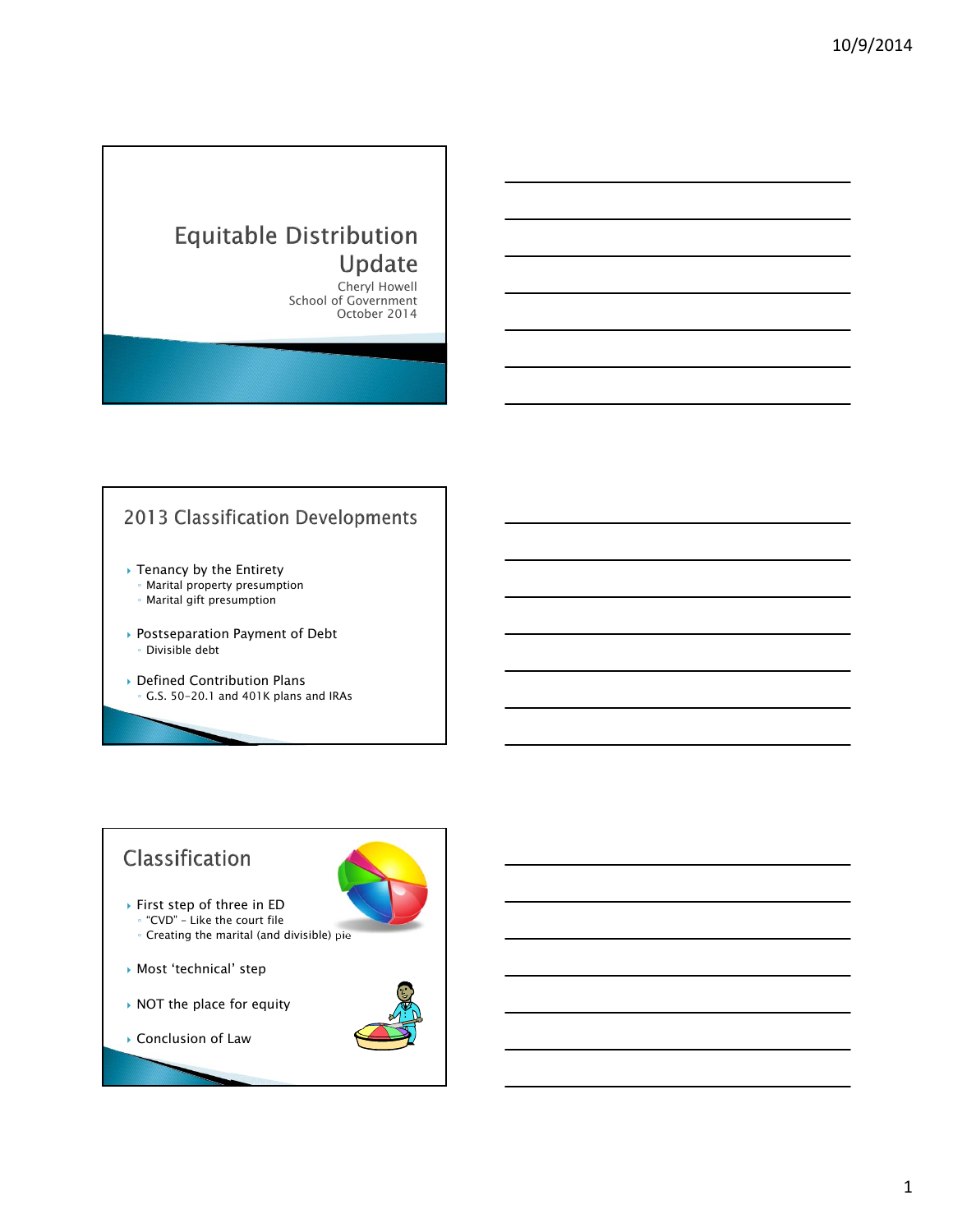# **Burdens of Proof**

A judge's best friend

#### Marital Property Presumption is key

- Person seeking marital classification must show: Acquired by one or both during marriage before
- separation, and Value on date of separation
- 
- Rebutted by other party proving separate interest

### Rebutting marital *property* presumption

- $\rightarrow$  Show, by the greater weight of the evidence, property falls – in whole or in part - within category of separate property
	- Acquired before marriage
	- Acquired by gift/devise by 'a' spouse during the marriage Except gift from other spouse is marital unless specifically say otherwise at time of conveyance
	- Acquired in exchange for separate property
	- Acquired with income earned from separate property  $\cdot$  G.S. 50-20(b)(2)

### SL 2013-103 **Tenancy by the Entirety**

◦ "It is presumed that all property acquired after the date of marriage and before the date of separation is marital property except that which is separate property under subdivision (2) of this subsection. It is presumed that all real property creating a tenancy by the entirety acquired after the date of marriage and before the date of separation is marital property. Either presumption may be rebutted by the greater weight of the evidence."  $\cdot$  GS 50-20(b)(1)

Amendment effective October 1, 2013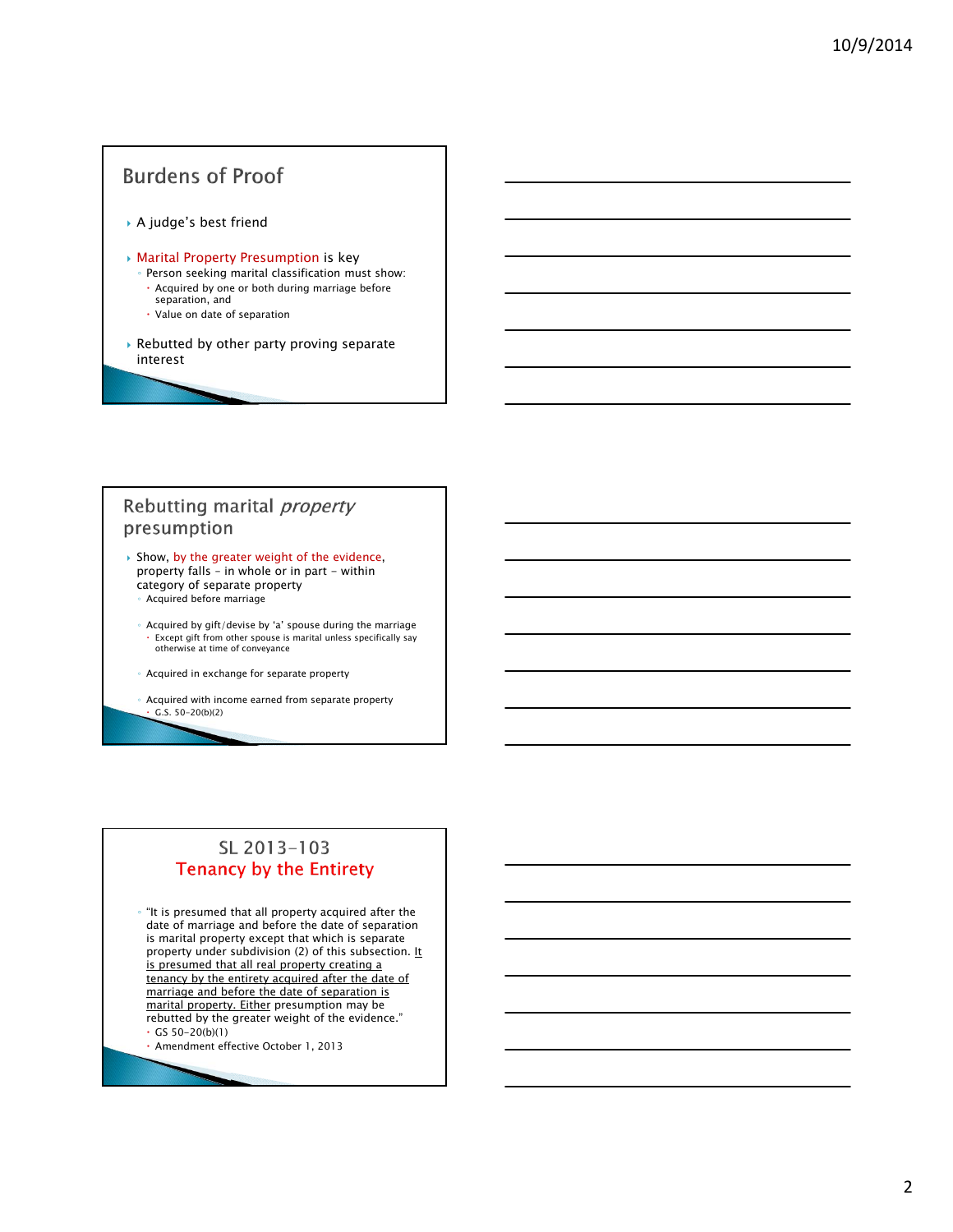# Tenancy by the Entirety

- Rebut marital property presumption by showing, by greater weight of evidence:
	- Real property was acquired in exchange for separate property, or
	- Was acquired with income earned from separate property

# **Marital Gift Presumption**

- A conveyance of separate property to tenancy by the entirety is presumed to be a gift to the marriage
	- *Walter v. Walter*, 149 NC App 723 (2002)<br>• *McLean*, 323 NC 543 (1988)
	- McLeod, 74 NC App 144 (1985)
	- Prove not a gift?
		- Cases say only by clear, cogent and convincing evidence of no intent to transfer title without consideration.<br>· *See McLean* (motive for making gift is not relevant)
	- Legislation changes this to greater weight of the evidence maybe????
		- *See McLean* (rebutting the marital property presumption and<br>marital gift presumption are 'distinct' issues)

# **Gift Presumption**

- If gift presumption is not rebutted, property held as tenants by the entirety created from separate property will be separate property only if that intention is expressly stated in the conveyance.
	- GS 50-20(b)(2)
	- See McLean and Romulus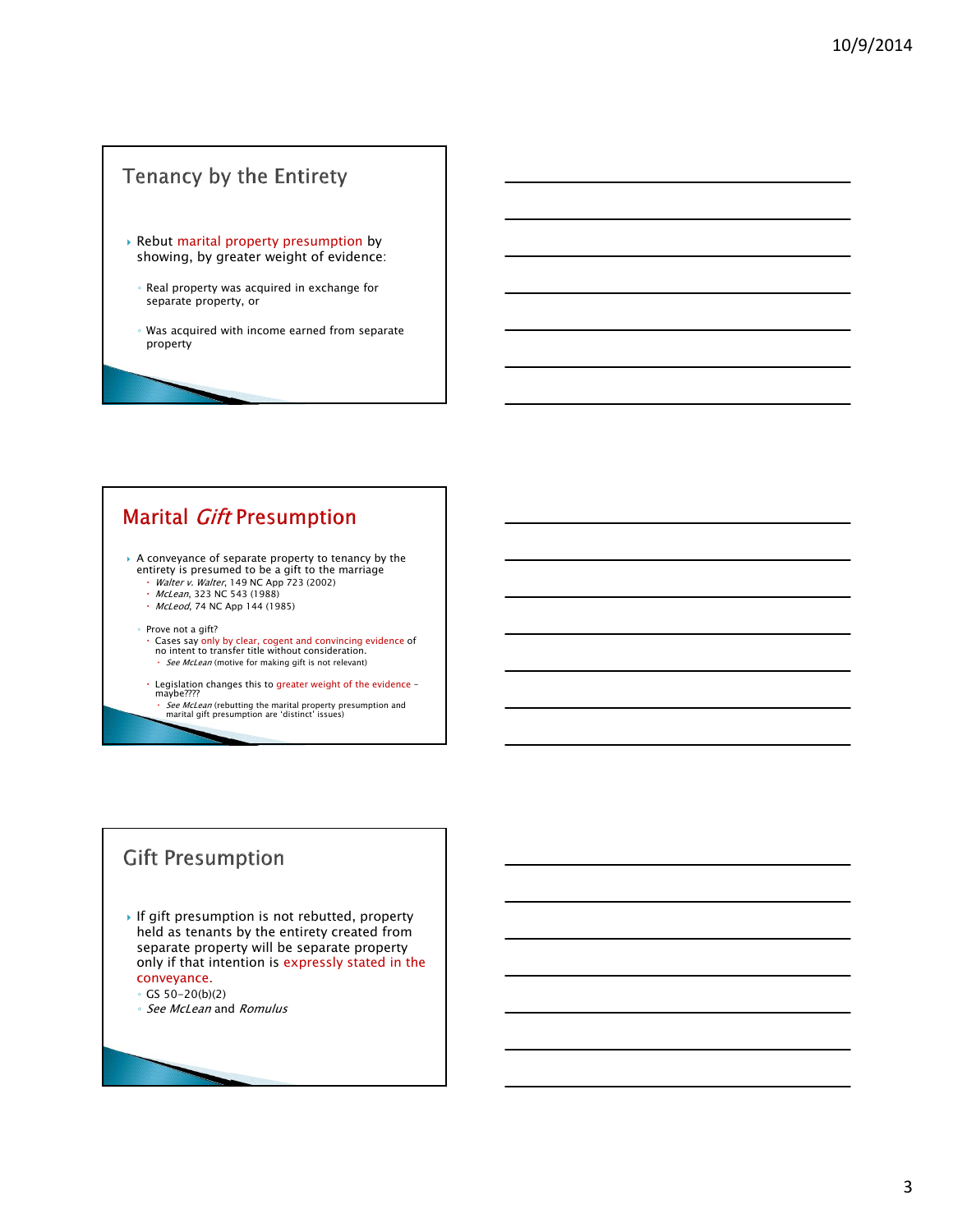# **Classifying Mixed Property**

- When both the separate and marital estates contribute to the acquisition of equity in real property, each estate is entitled to an interest in the property in the ratio its contribution bears to<br>the total investment in the property the total investment in the property<br>◦ *Wade v. Wade*, 72 NC App 372 (1985)<br>◦ *Mishler v. Mishler*, 90 NC App 72 (1988)
	-
- In this way, each estate receives its actual contribution and a proportionate share of any return on investment (meaning a share of any appreciation of the real property during the marriage)

### Classifying a house - easy right?

- Ross v. Ross, 749 SE2d 84 (NC App September 2013)
	- Classification when house is *not* taken as a tenancy by the entirety, or when marital gift presumption is rebutted
	- Fotal amount contributed to acquisition of property up to *date of*<br>separation: \$155,142.27<br>(S21,000 was husband's separate equity from before marriage (13.5% of total<br>contribution)<br>(S134,142.27 was marital funds paying m
	- DOS equity in house was 86.5% marital
	- DOS equity in house was 13.5% separate
	- Postseparation increase in equity in house must be classified using same ratio of marital to separate interest existing on DOS
	- So 86.5% increase is divisible property 13.5% of increase is separate property of husband

### Dechkovskaja 754 SE2d 831 (2013)

- $\rightarrow$  Property cannot be classified in marital unless one or both spouses **owned** the property on the date of separation
	- Houses titled in name of child of the parties could not be marital property
- ED judge can impose constructive or resulting trust on property in favor of one or both spouses but not unless title holder is joined as a party to ED action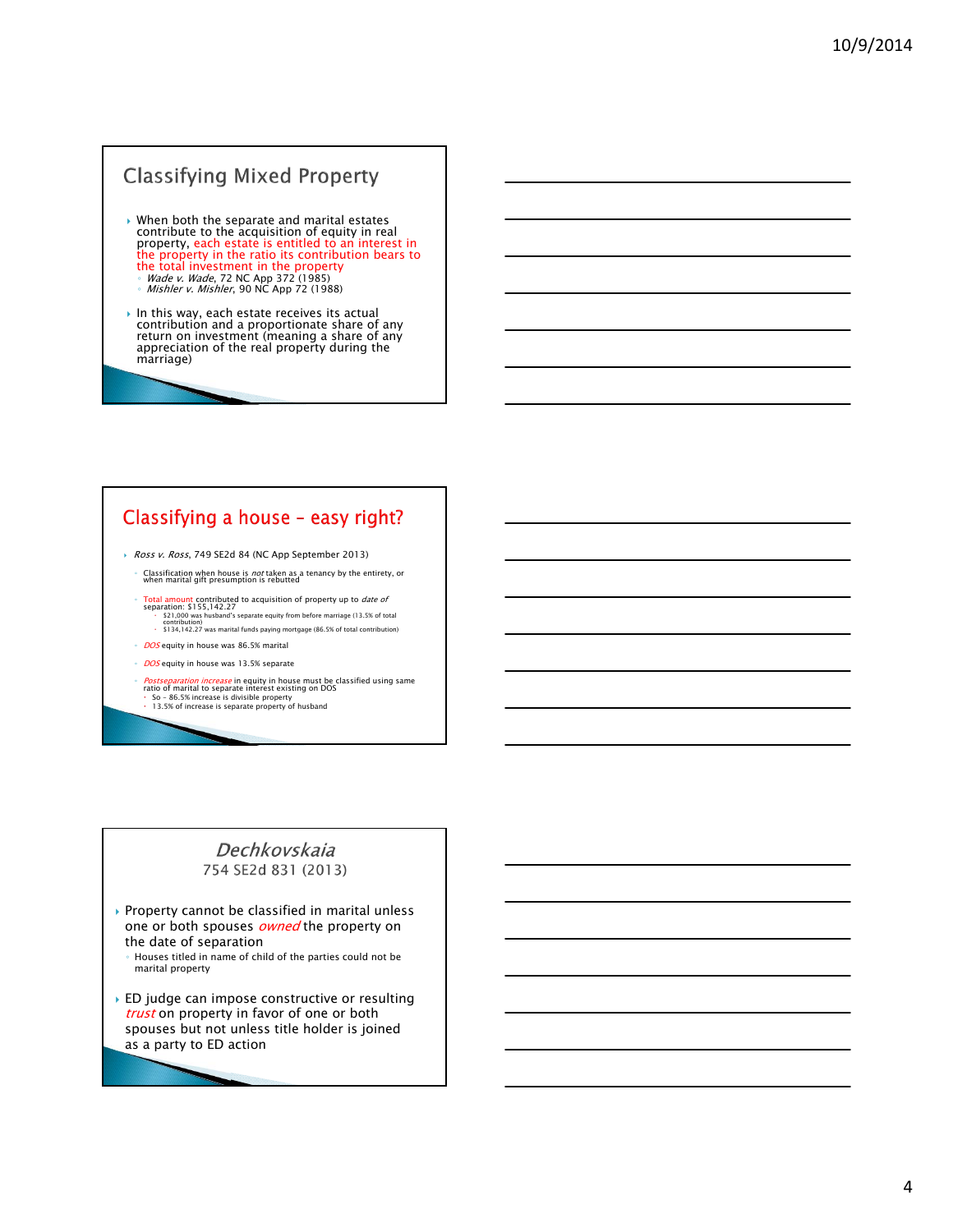# **Divisible Property**

- Subcategory of marital property
- $\blacktriangleright$  Created to address inequities arising from rule that marital estate 'freezes' on date of separation

#### Postseparation:

- Passive changes in value of marital property
- Passive income earned from marital property ◦ Property acquired as result of effort before DOS
- Changes in marital debt

# **Divisible Property**

- Burden of proof
	- Party seeking divisible classification must show property/value/debt fits definition
	- Except presume an increase/decrease in value of property is divisible

### S.L. 2013-103 Effective October 1, 2013

Divisible debt

- ∘ "<u>Passive</u> increases and <u>passive</u> decreases in marital<br>debt and financing charges and interest related to marital debt."
- So *active* increases and *active* decreases no longer<br>classified as divisible debt
- Postseparation debt payments no longer required to be classified
- Applies to payments made on or after October 1, 2013???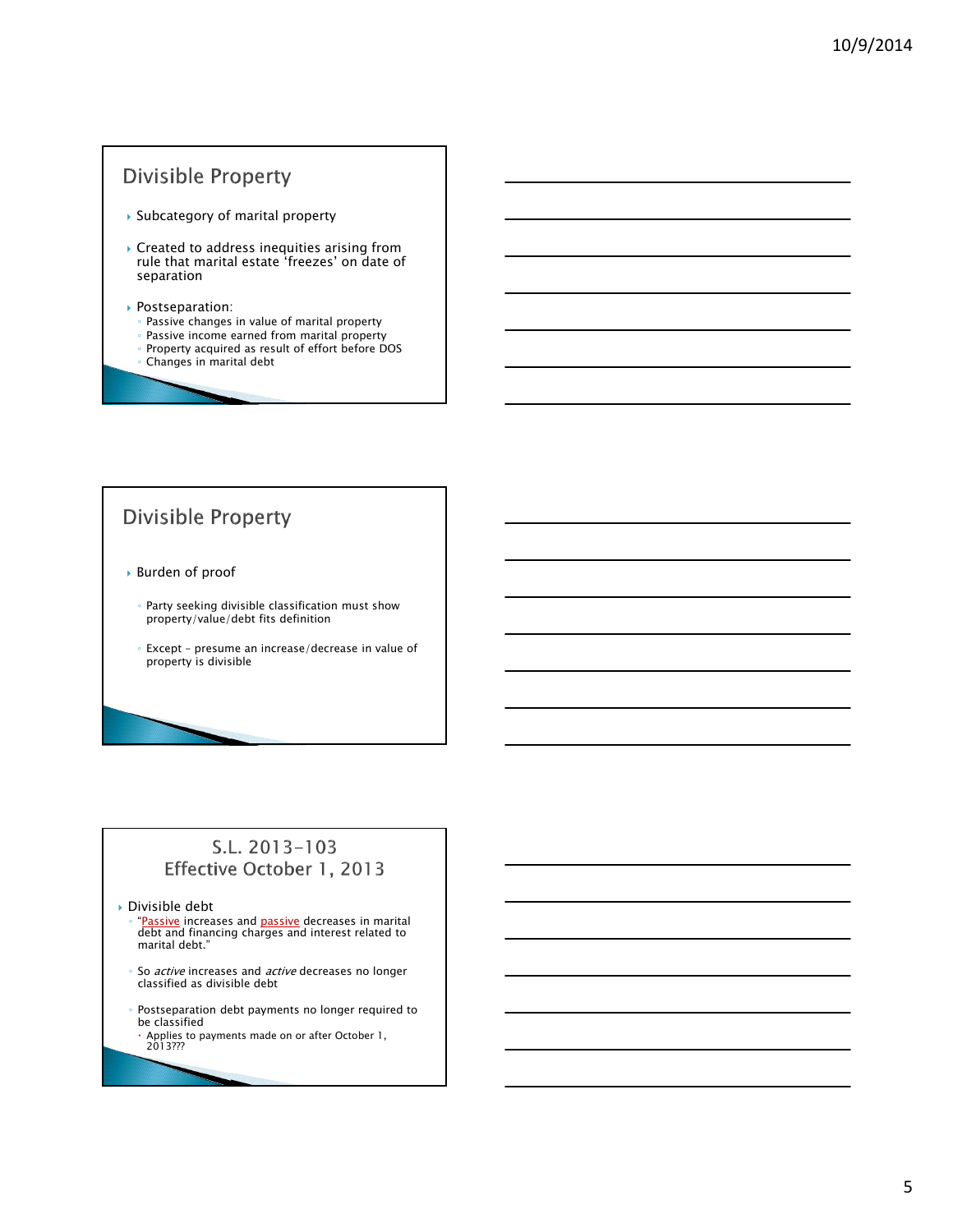### **Postseparation Payments**

- Party is entitled to "some consideration" for<br>postseparation payments from separate funds<br>when those payments benefit the marital estate.<br> *® Bodie v. Bodie*, 727 SE2d 11 (2012)
- No \$ for \$ 'credit' is required ◦ Peltzer v. Peltzer, 732 SE2d 357 (2012)

#### Cases say court can:

- Order reimbursement
- 
- ∘ Give 'credit' to paying spouse<br>← Increase percentage of distribution<br>← *Loving v. Loving*, 118 NC App 501 (1995)<br>← *Smith v. Smith,* 111 NC App 460 (1993)

# 'Consideration' of Payments

- 'Credit'
	- Distribution of the marital estate 'credit' paying party by distributing to that party all or part of the DOS value of a marital debt
- Can give 'credit' even when distribution is equal

#### Distribution factor

- Consideration of payments when deciding equal or unequal distribution of marital estate
- No precise value necessary
- Cannot consider if parties stipulate equal is equitable

#### "PENSION, RETIREMENT, OR OTHER DEFERRED COMPENSATION"

GS 50-20(b)(1)

- "Marital property includes all vested and nonvested pension, retirement, and other deferred compensation rights, and vested and nonvested military pensions eligible under the federal Uniformed Services Former Spouses' Protection Act."
- GS 50-20.1(d)
	- Restricts method of classification
	- Coverture fraction conclusively determines portion of DOS value of a plan 'acquired during the marriage'
	- Restrict methods of distribution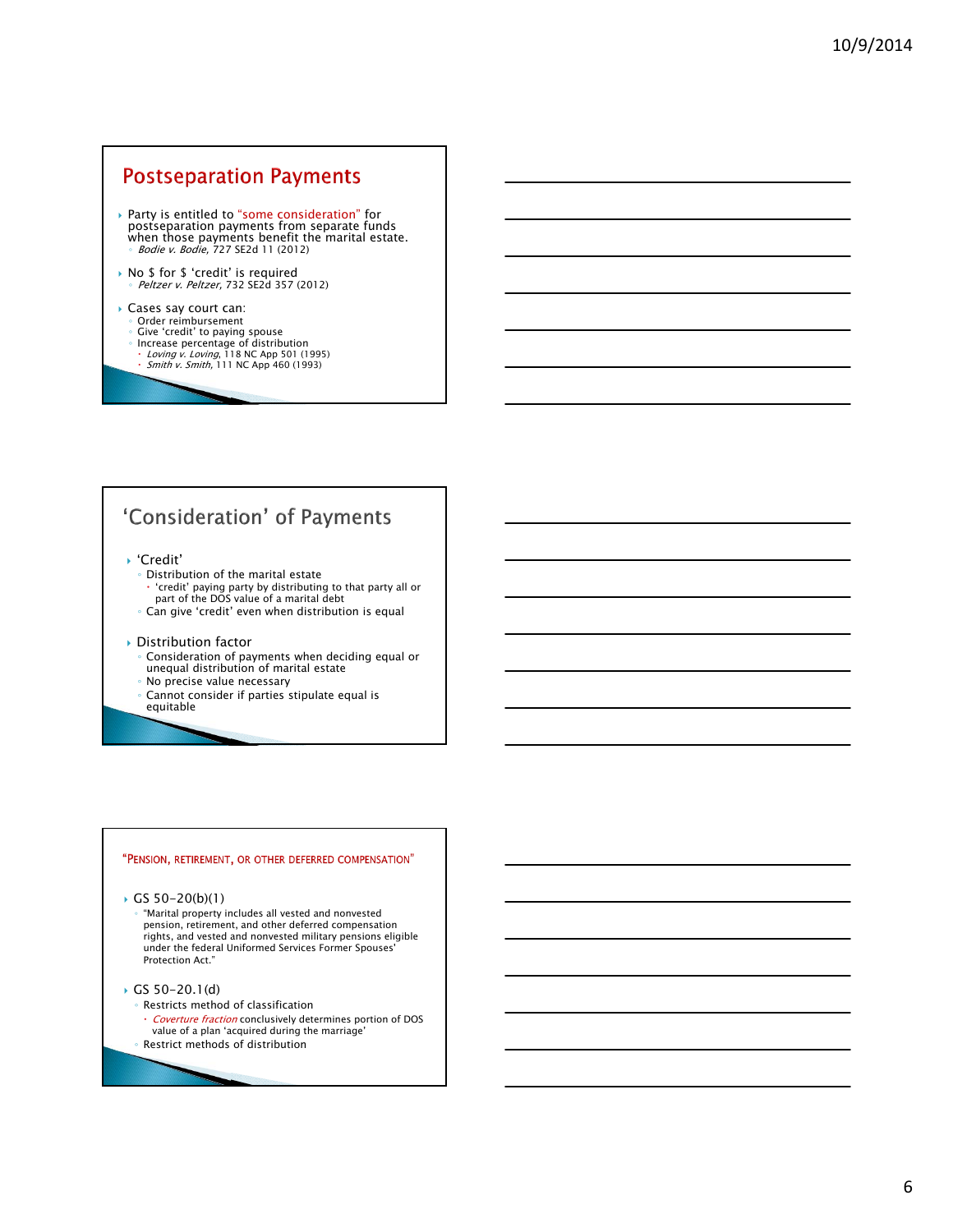#### "PENSION, RETIREMENT, OR OTHER DEFERRED COMPENSATION"

- ▶ Coverture Fraction?
- GS  $50-20.1(d)$ 
	- "The award shall be determined using the proportion of time the marriage existed (up to the date of separation of the parties), simultaneously with the employment which earned the vested and nonvested pension, retirement, or other deferred compensation benefits, to the total amount of time of employment."

# Two Types of Plans

- Defined Benefit
	- A 'traditional' pension-type plan
	- No individual account
	- Formula determines future benefit
- Defined Contribution
	- An individual account
	- Examples include 401K plans and IRAs
	- It is possible to 'trace' specific value of separate contributions

#### Watkins v. Watkins 746 SE2d 394 (2013)

#### Must we use the coverture fraction to classify defined contribution plans?

- Not always
- GS 50-20.1 applies only to "deferred" compensation
- If owner has access to funds in account, it is not "deferred" Plan may be partially deferred if employer contribution not vested
- If benefits are not deferred, court can 'trace out' actual separate contribution